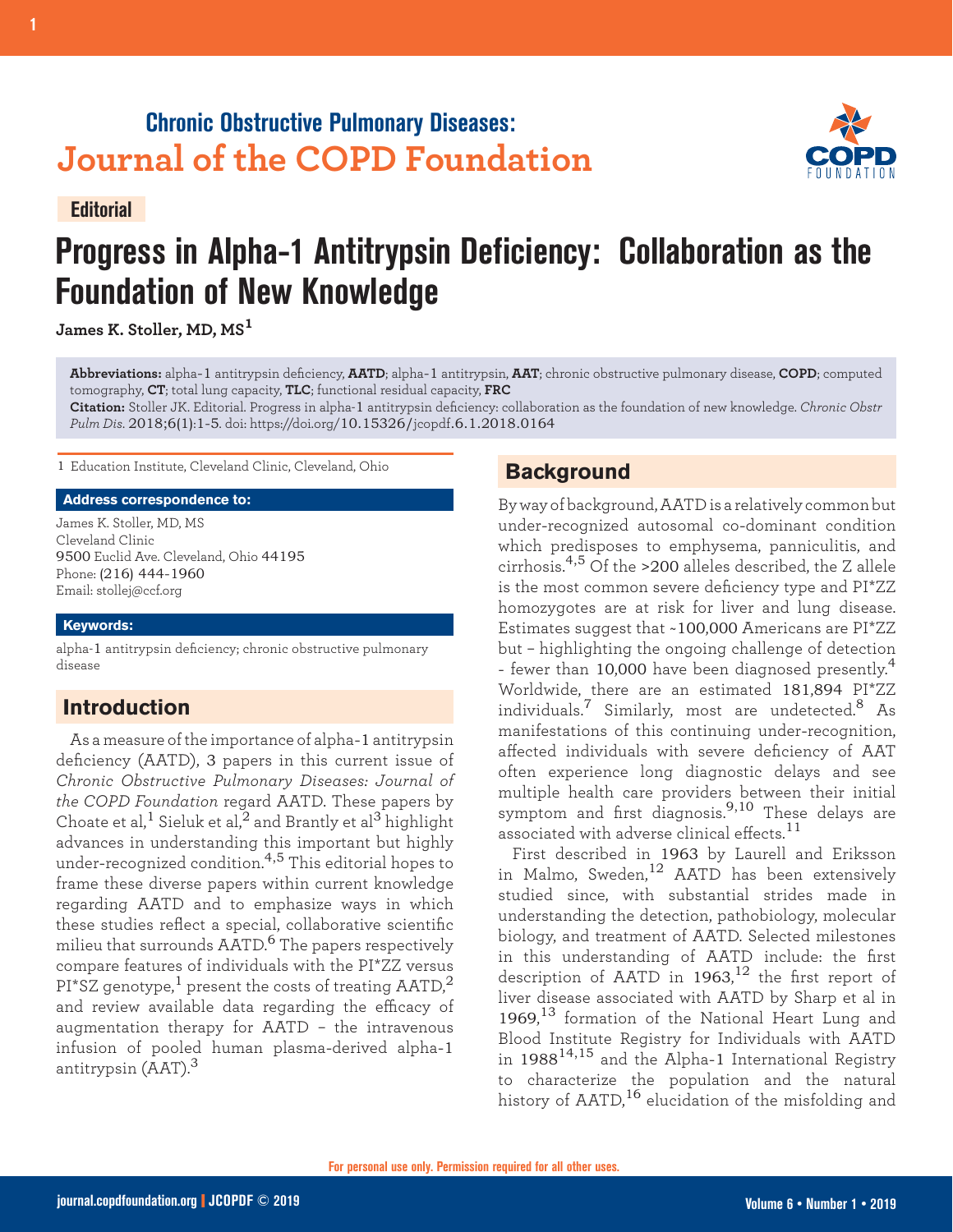intrahepatocyte polymerization that characterizes the PI\*ZZ state,<sup>17</sup> initiation of large population-based screening studies in Sweden and the United States,18,19 the formation of the Alpha-1 Foundation to broker interactions between the stakeholder communities in 1995, <sup>6</sup> the description of and initial United States Food and Drug Administration approval of augmentation therapy in 1987, and, more recently, investigation of a number of novel potential therapies (including gene therapy, corrector molecules, and interfering mRNA, among others). On the basis of these many strides, in the current era of precision medicine and focus on distinctive endotypes in chronic obstructive pulmonary disease (COPD), AATD can be regarded as the first well-characterized COPD endotype.

#### **Team Science**

Importantly, as demonstrated by the papers in this volume and by the very existence of this journal (which began after the COPD Foundation formed as an expansion of its predecessor, the Alpha-1 Foundation), the strides in understanding AATD over its nearly 56-year history represent the outcomes of exemplary collaborations among various communities, all in service of helping patients and pursuing a cure for AATD. Key participants in this collaboration have been the AATD patient community – so-called "alphas" among whom visionary "impatient patient" leaders like the late John Walsh have demonstrated simply inspirational leadership $^6$ ; patient advocacy and support organizations like the Alpha-1 Foundation which have brokered relationships between the patient community, clinicians, scientists, government, and pharma and funded research<sup>6</sup>; the clinical and scientific communities of physicians who care for alphas and scientists who investigate AATD; governmental funding agencies like the National Heart, Lung, and Blood Institute which have helped shape and fund key studies<sup>14,15</sup>; and the pharmaceutical industry which has sponsored research and scholarship,3 manufactures and has driven approval of augmentation therapy for AATD, and is advancing new therapeutic ideas. As evidence of the power of this collaborative milieu around AATD, 2 of the 3 papers in this volume were funded by AlphaNet,  $1, 2$  a patient support organization that emerged from the Alpha-1 Foundation<sup>6</sup> and that provides infusion services and support to the alpha-1

community; AlphaNet provides funding to support the mission of the Alpha-1 Foundation, which is "finding a cure for alpha-1 antitrypsin deficiency and improving the lives of people affected by alpha-1 worldwide." $^{20}$ Through an active grants program and committed volunteers from the scientific, clinical, and patient communities, the Alpha-1 Foundation in turn has issued \$71 million in grants to support AATD research since its inception in  $1995.^{20}$ 

How then do these 3 papers reflect and contribute to the ever-growing knowledge base about AATD and what are the takeaways from these papers for the clinician? First, the paper by Choate et al<sup>1</sup> examines self-reported differences between individuals with the PI\*ZZ versus PI\*SZ genotype. Notwithstanding the risks of bias related to self-reported data from a cohort ascertained by their participating in a disease management program, this paper extends prior reports from smaller cohorts of PI\*SZ individuals<sup>21-23</sup> by newly describing lifestyle and quality of life-related features of having PI\*SZ AATD. As PI\*SZ individuals differ from PI\*ZZ individuals in important ways (e.g., PI\*SZ individuals reported more exacerbations and hospitalizations than their PI\*ZZ counterparts), this paper emphasizes the critical importance of genotyping at-risk individuals for AATD, as has been advocated in recent guidelines.24 Because having AATD has consequences for the proband and also potentially for his/her family, establishing the diagnosis of AATD and the specific genotype is critical. Furthermore, because clinical features among PI\*SZ and PI\*ZZ individuals differ with different interventional opportunities suggested by Choate et al, testing for AATD must include not only a serum level but also a genotype.

Recognizing how impactful the development and registration of augmentation therapy has been for individuals with AATD, the papers by Brantly et  $al<sup>3</sup>$ and Sieluk et  $al^2$  remind us that many questions and challenges persist in understanding the effectiveness of augmentation therapy and whether augmentation therapy can be widely available to all eligible patients. Taken together, the weight of evidence from 3 randomized placebo-controlled trials and many observational studies of augmentation therapy clearly supports the efficacy of augmentation therapy to slow the progression of emphysema due to AATD. At the same time, because of the challenges of studying an uncommon disease, none of the 3 randomized trials of augmentation therapy is individually definitive.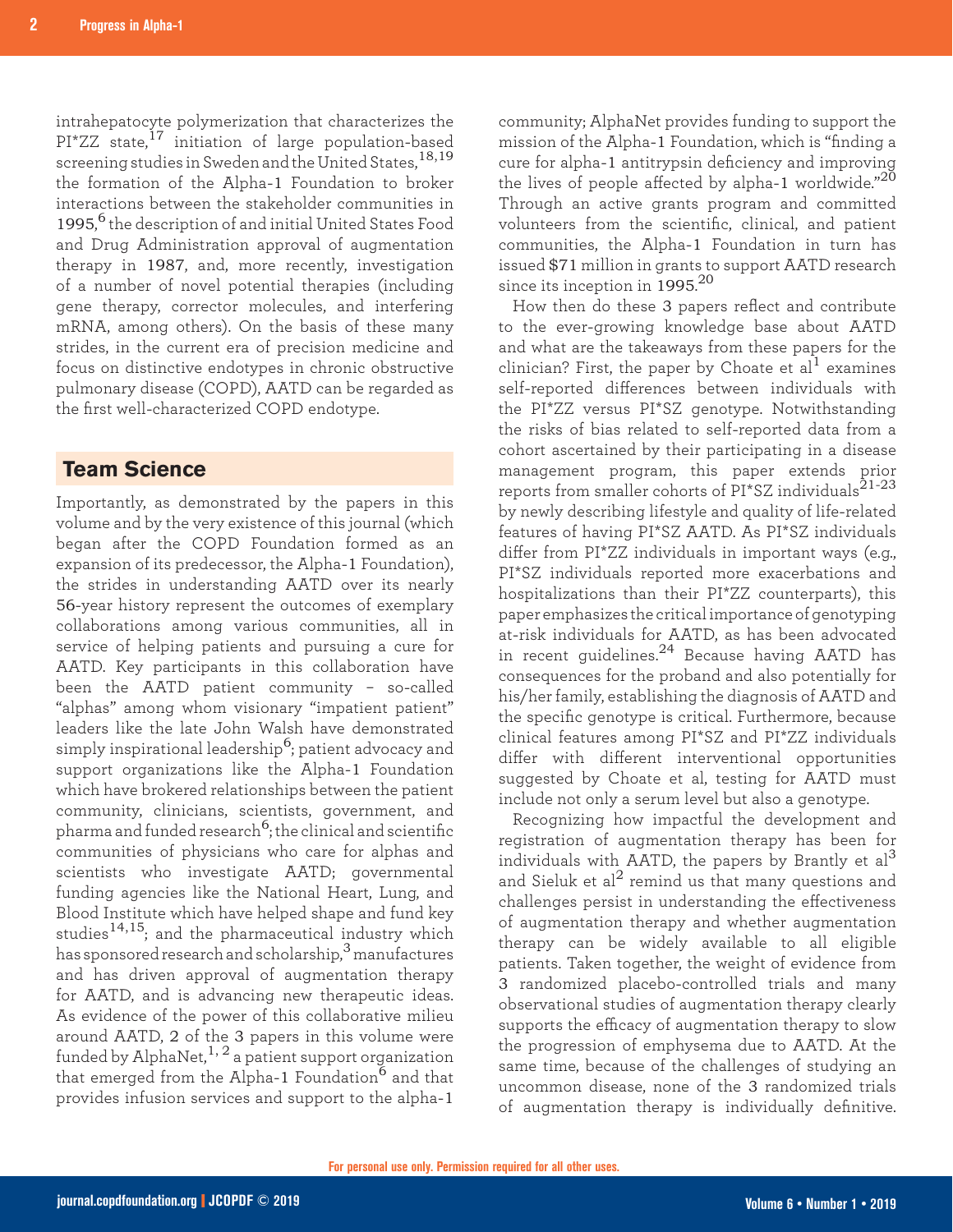For example, as Brantly et al<sup>3</sup> point out, the primary endpoint in the RAPID trial using computed tomography (CT) density based on both total lung capacity (TLC) and functional residual capacity (FRC) actually failed to achieve statistical significance,  $3.25$ though multiple other endpoints in the trial clearly support efficacy, including the significantly lower rate of density loss using TLC-based CT lung density change, and the evident slowing of density decline when individuals initially randomized to placebo crossed over to active drug in the open label extension of the RAPID trial.<sup>26</sup>

In a similar vein, Sieluk et al $^2$  present an analysis of the actual costs associated with having AATD. A key finding is that the estimated total annual cost of treatment for AATD in augmentation therapy users is \$127,537, of which 75.3% is ascribed to the cost of augmentation therapy itself. Fortunately, for those with insurance, the vast majority of the expense is born by insurance, with the average annual out-ofpocket expense for augmentation therapy much less at \$2084. Yet, clinical experience clearly shows that the cost of augmentation therapy remains an impediment

to full access to the drug for all eligible patients. As novel therapies emerge, whether gene therapy, corrector molecules, or RNA interference to suppress Z protein production, the affordability of therapy must be a paramount consideration.27-29

Taken together, the findings in these 3 papers address a spectrum of issues that surround AATD – how to detect affected individuals, how to treat patients with established emphysema, and the costs of therapy that impact access and affordability of care. These studies, like the journal in which they are published, tangibly exemplify ways in which the pharmaceutical, patient, and clinical/scientific communities have joined to study AATD in service of improving the lives of affected individuals and curing AATD. Having drawn the attention of AATD investigators from multiple disciplines, including pulmonary medicine, adult and pediatric hepatology, pharmacoeconomics, structural biology, and epidemiology, among others, AATD is not only the first well-characterized COPD endotype but also an early and powerful example of "team science."30 The model invites emulation.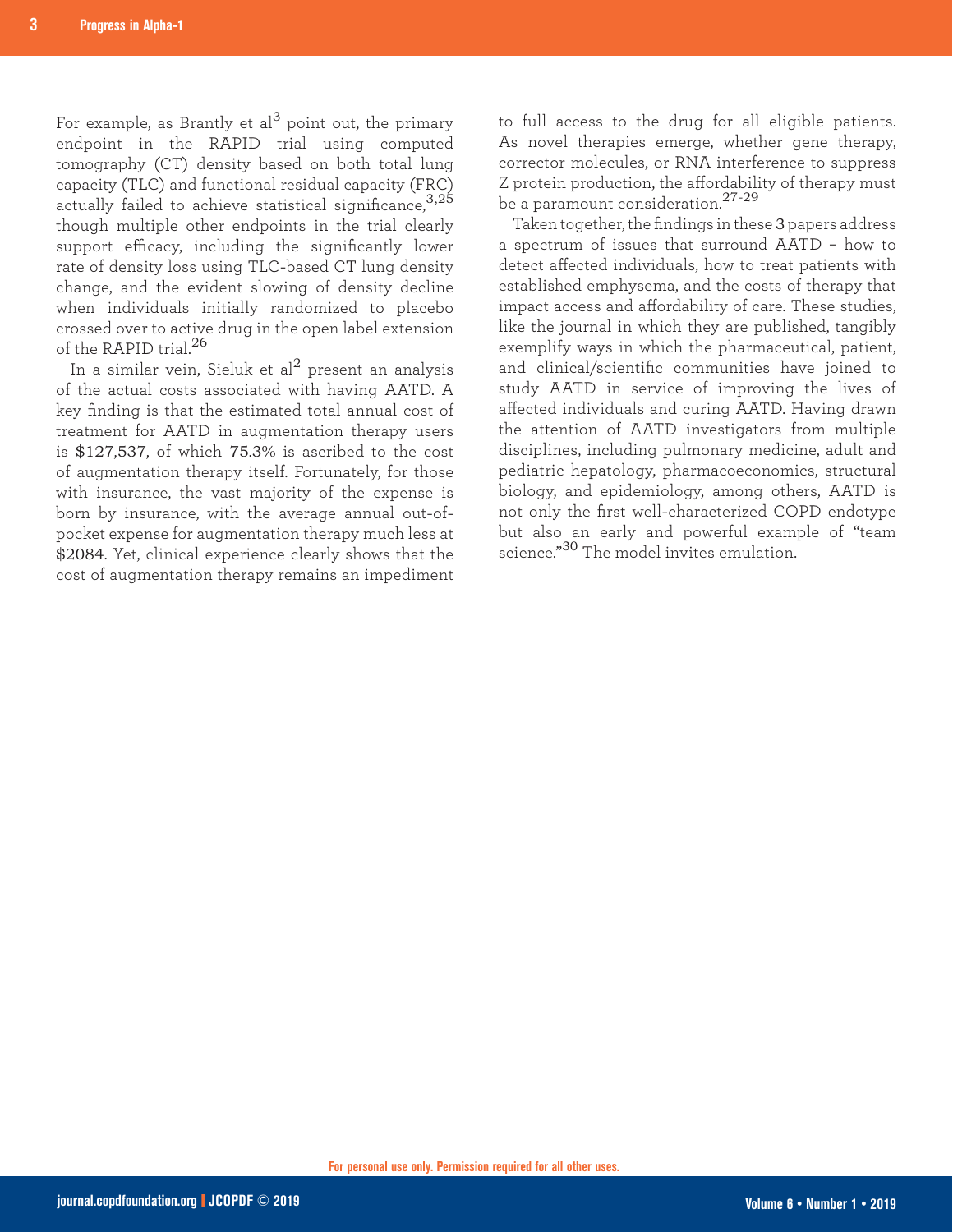### **References**

- Choate R, Mannino DM, Holm KE, Sandhaus R. Comparing 1. patients with ZZ versus SZ alpha-1 antitrypsin deficiency: findings from AlphaNet's disease management program. *Chronic Obstr Pulm Dis.* 2019;6(1):29-39. doi: http://dx.doi.org/10.15326/jcopdf.6.1.2018.0134
- 2. Sieluk J, Levy J, Sandhaus RA, Silverman H, Holm KE, Mullins CD. Costs of medical care among augmentation therapy uses and non-users with alpha-1 antitrypsin deficiency in the United States. *Chronic Obstr Pulm Dis.* 2019;6(1):6-16. doi: http://dx.doi.org/10.15326/jcopdf.6.1.2017.0187
- 3. Brantly ML, Lascano JE, Shahmohammadi A. Intravenous alpha-1 antitrypsin therapy for alpha-1 antitrypsin deficiency: the current state of the evidence. *Chronic Obstr Pulm Dis*. 2019; 6(1):100-114. doi: http://dx.doi.org/10.15326/jcopdf.6.1.2017.0185
- 4. Stoller JK, Aboussouan LS. A review of alpha-1 antitrypsin deficiency. *Am J Respir Crit Care Med*. 2012;185(3):246-259. doi: https://doi.org/10.1164/rccm.201108-1428CI
- 5. American Thoracic Society, European Respiratory Society. American Thoracic Society/European Respiratory Society statement: Standards for the diagnosis and management of individuals with alpha-1 antitrypsin deficiency. *Am J Respir Crit Care Med*. 2003;168(7):816-900. doi: https://doi.org/10.1164/rccm.168.7.818
- Walsh JW, Snider GL, Stoller JK. A review of the Alpha-1 6. Foundation: formation, impact, and critical success factors. *Respir Care*. 2006;51(5):526-531.
- 7. Blanco I, Lara B, de Serres F. Efficacy of alpha-1 antitrypsin augmentation therapy in conditions other than pulmonary emphysema. *Orphanet J Rare Dis*. 2011;6:14. doi: https://doi.org/10.1186/1750-1172-6-14
- 8. Stoller JK, Brantly M. The challenge of detecting alpha-1 antitrypsin deficiency. *COPD*. 2013; 10(sup1):26-34. doi: https://doi.org/10.3109/15412555.2013.763782
- Campos MA, Wanner A, Zhang G, Sandhaus RA. Trends in the 9. diagnosis of symptomatic patients with alpha-1 antitrypsin deficiency between 1968 and 2003. *Chest*. 2005;128(3);1179- 1186. doi: https://doi.org/10.1378/chest.128.3.1179
- 10. Stoller JK, Sandhaus RA, Turino G, et al. Delay in diagnosis of alpha-1 antitrypsin deficiency: A continuing problem. *Chest*. 2005;128(4):1989-1994. doi: https://doi.org/10.1378/chest.128.4.1989
- 11. Tejwani V, Nowacki A, Fye E, Sanders C, Stoller JK. The impact of delayed diagnosis of alpha-1 antitrypsin deficiency: The association between diagnostic delay and worsened clinical status. *Respir Care.* In press.
- 12. Laurell CB, Eriksson S. The electrophoretic alpha-1 globulin pattern of serum in alpha-1 antitrypsin deficiency. *Scand J Clin Lab Invest*. 1963;15(2):132-140. doi: https://doi.org/10.1080/00365516309051324
- 13. Sharp HL, Bridges RA, Krivit W, Freier EF. Cirrhosis associated with alpha-1 antitrypsin deficiency: A previously unrecognized inherited disorder. *J Lab Clin Med*. 1969;73:934-939.
- 14. National Heart Lung and Blood Institute. Survival and FEV1 decline in individuals with severe deficiency of alpha-1 antitrypsin deficiency. The alpha-1 antitrypsin deficiency registry study group. *Am J Respir Crit Care Med*. 1998;158(1):49- 59. doi: https://doi.org/10.1164/ajrccm.158.1.9712017
- McElvaney NG, Stoller JK, Buist AS, et al. Baseline characteristics 15. of enrollees in the National Heart, Lung and Blood Institute Registry of Alpha-1 antitrypsin Deficiency. Alpha-1 antitrypsin Deficiency Registry Study Group. *Chest*. 1997;111(2):394–403. doi: https://doi.org/10.1378/chest.111.2.394
- 16. Stockley RA, Luisetti M, Miravitlles M, et al. Ongoing research in Europe: Alpha One International Registry (AIR) objectives and development. *Eur Resp J*. 2007;29(3):582-586. doi: https://doi.org/10.1183/09031936.00053606
- 17. Carrell RW, Lomas DA. Alpha-1 antitrypsin deficiency: a model for conformational diseases. *N Engl J Med*. 2002;346:45–53. doi: https://doi.org/10.1056/NEJMra010772
- 18. Sveger T. Liver disease in alpha-1 antitrypsin deficiency detected by screening of 200,000 infants. *N Engl J Med*. 1976;294:1316- 1321. doi: https://doi.org/10.1056/NEJM197606102942404
- O'Brien ML, Buist NR, Murphey WH. Neonatal screening for 19. alpha-1 antitrypsin deficiency. *J Pediatr*. 1978; 92(6):1006–1010. doi: https://doi.org/10.1016/S0022-3476(78)80388-6
- 20. Alpha-1 Foundation. About us. Alpha-1 Foundation website. https://www.alpha1.org/What-is-the-Alpha-1-Foundation/ About-Us Accessed January 2019.
- Lara B, Miravitlles M. Spanish registry of patients with alpha-1 21. antitrypsin deficiency: Comparison of the characteristics of PI\*SZ and PI\*ZZ individuals. *COPD*. 2015;12(suppl 1):27-31. doi: https://doi.org/10.3109/15412555.2015.1021912
- Turino GM, Barker AF, Brantly ML, et al. Alpha-1 Antitrypsin 22. Deficiency Registry Study Group. Clinical features of individuals with PI\*SZ phenotype of alpha-1 antitrypsin deficiency. *Am J Respir Crit Care Med*. 1996;154(6):1718–1725. doi: https://doi.org/10.1164/ajrccm.154.6.8970361
- 23. Holme J, Stockley R. CT scan appearance, densitometry, and health status in protease inhibitor SZ alpha-1 antitrypsin deficiency. *Chest*. 2009;136:1284-1290. doi: https://doi.org/10.1378/chest.09-0057